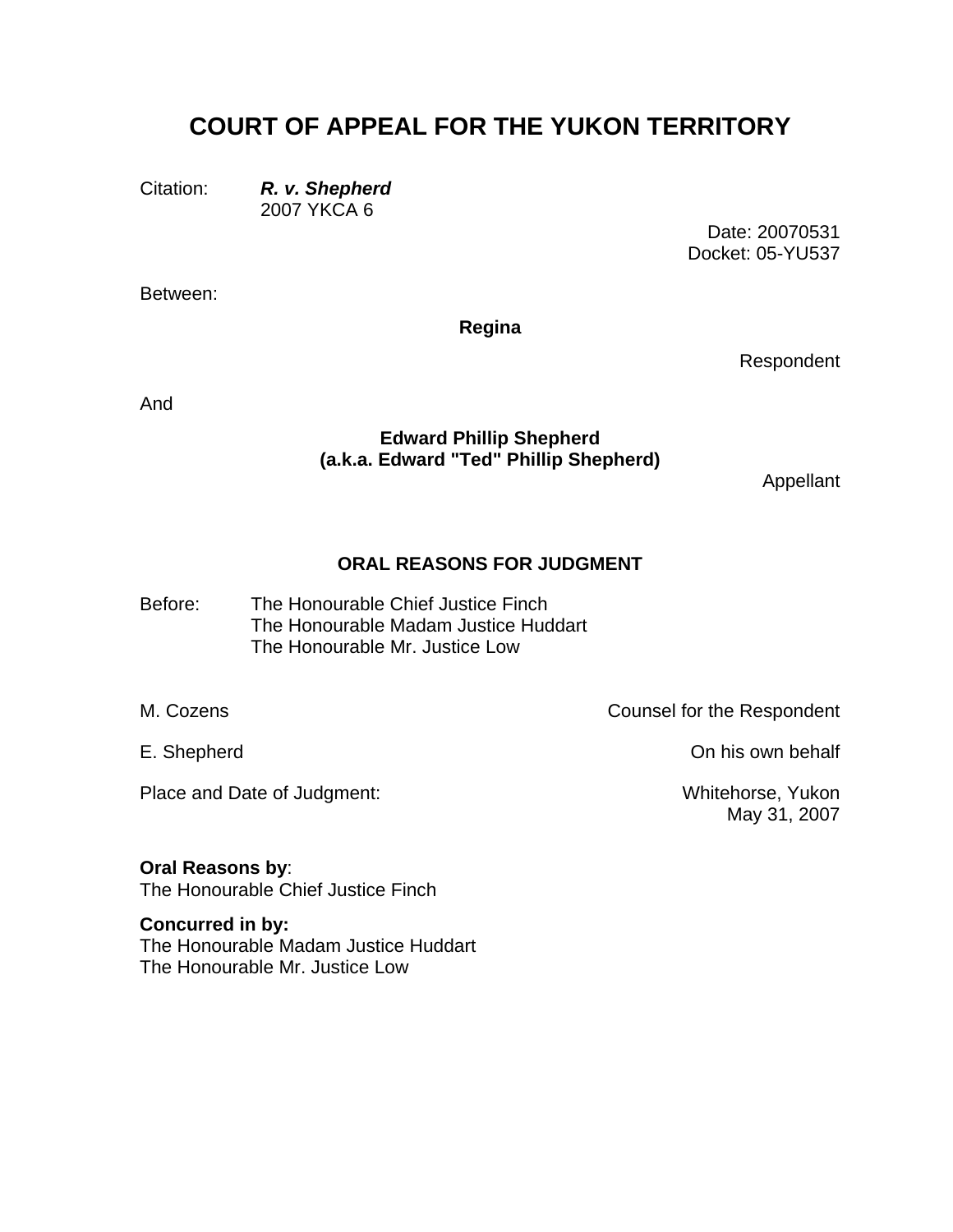## **Reasons for Judgment of the Honourable Chief Justice Finch:**

[1] The main issue on this appeal is whether the Supreme Court of the Yukon

Territory erred in its interpretation and application of s. 5 of the *Firearms Act*, S.C.

1005, c. 39. The reasons of Veale J. pronounced 30 March 2005, cited as 2005

YKSC 17, set out a concise history of the case:

[1] Mr. Shepherd applied for a firearms licence on December 30, 2000. On August 19, 2003, the Chief Firearms Officer (CFO) refused to issue Mr. Shepherd a licence. Mr. Shepherd referred his application to the Territorial Court which confirmed the decision of the CFO. Mr. Shepherd appeals to this Court. The main issues are whether it is in the best interests of public safety to issue Mr. Shepherd a licence to possess a firearm and whether the CFO is limited to a five-year period when considering the evidence about Mr. Shepherd.

[2] The broad interpretation of section 5 of the *Firearms Act*, S.C., 1995, c. 39 (the *Act*) given by the CFO would permit him to consider Mr. Shepherd's criminal record dating back to 1982 which included public mischief, two assaults, pointing a firearm and possession of a weapon up to and including the date of Mr. Shepherd's application.

[3] The narrow interpretation given by the territorial court judge would limit the matters to be considered by the CFO to those that arose between August 19, 1998 and the hearing date of August 19, 2003.

[4] Despite the different interpretations of section 5 of the *Act*, both the CFO and the territorial court judge refused to issue Mr. Shepherd a licence to possess a firearm.

[5] I will set out the decision of the CFO, the decision of the territorial court judge, the issues, the law to be applied and my analysis and decision. For the reasons that follow, I decline to issue Mr. Shepherd a licence to possess a firearm and dismiss his appeal.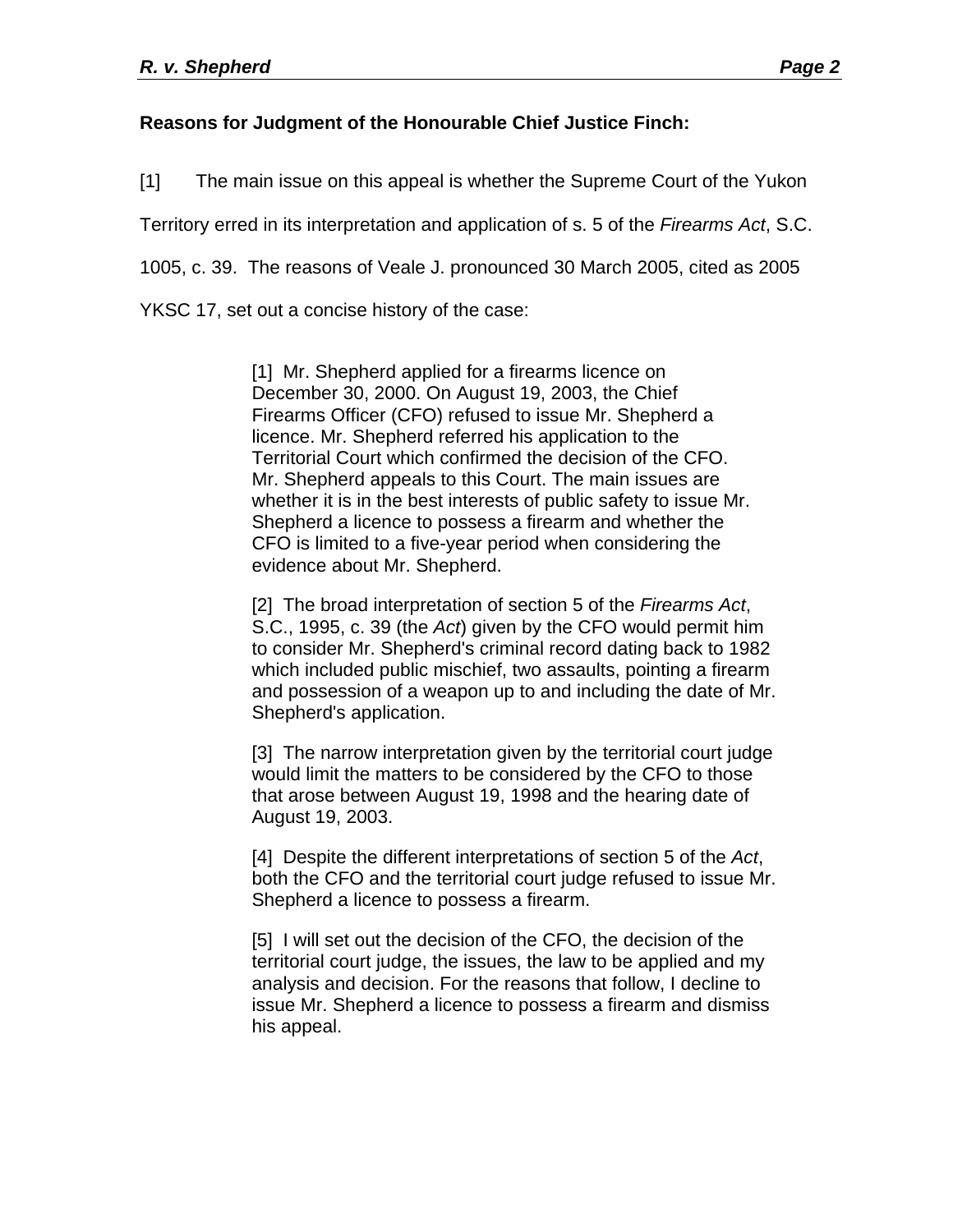[2] Mr. Shepherd represents himself on this appeal, and in addition to the factum

he filed, he has, today, provided us with a further written submission. We have read

and considered all of this material.

[3] Veale J.'s reasons set out in some detail the reasons of the Chief Firearms

Officer, and of the Yukon Territorial Court. I do not consider it necessary to repeat

those reasons here. Section 5 of the *Firearms Act* provides:

5. (1) A person is not eligible to hold a licence if it is desirable, in the interests of the safety of that or any other person, that the person not possess a firearm, a cross-bow, a prohibited weapon, a restricted weapon, a prohibited device, ammunition or prohibited ammunition.

(2) In determining whether a person is eligible to hold a licence under subsection (1), a chief firearms officer or, on a reference under section 74, a provincial court judge shall have regard to whether the person, within the previous five years,

(a) has been convicted or discharged under section 730 of the *Criminal Code* of

(i) an offence in the commission of which violence against another person was used, threatened or attempted,

(ii) an offence under this Act or Part III of the *Criminal Code*,

(iii) an offence under section 264 of the *Criminal Code*  (criminal harassment), or

(iv) an offence relating to the contravention of subsection 5(1) of (2), 6(1) or (2) or 7(1) of the *Controlled Drugs and Substances Act*.

(b) has been treated for a mental illness, whether in a hospital, mental institute, psychiatric clinic or otherwise, and whether or not the person was confined to such a hospital, institute or clinic, that was associated with violence or threatened or attempted violence on the part of the person against any person or;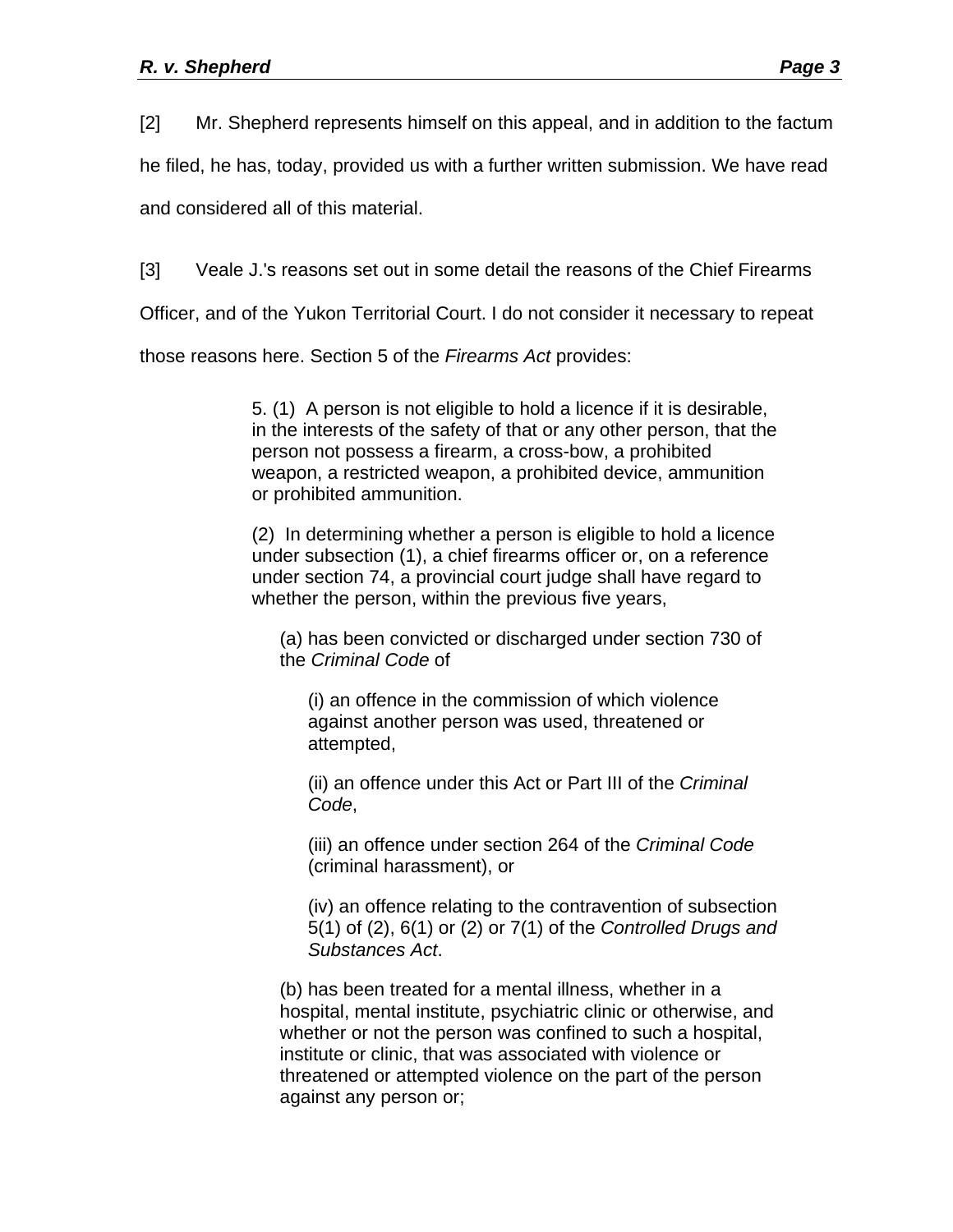(c) has history of behaviour that includes violence or threatened or attempted violence on the part of the person against any person.

(3) Notwithstanding subsection (2), in determining whether a non-resident who is eighteen years old or older and by or on behalf of whom an application is made for a sixty-day licence authorizing the non-resident to possess firearms that are neither prohibited firearms nor restricted firearms is eligible to hold a licence under subsection (1), a chief firearms officer or, on a reference under section 74, a provincial court judge may but need not have regard to the criteria described in subsection (2).

1995, c. 39, ss. 5, 137; 1996, c. 19, s. 76.1; 2003 c. 8, s. 10.

[4] Veale J. differed from the Yukon Territorial Court on the interpretation to be

given to s. 12 of the *Act*. He said:

[39] The trial judge interpreted section 5(2) of the *Act* as limiting the matters that could be considered under section 5 to those that occurred in the five years running back from the date of hearing, i.e. August 19, 2003.

[40] The trial judge's interpretation is incorrect. Unfortunately, the trial judge did not have the benefit of reading *British Columbia (Chief Firearms Officer)* v. *Fahlman*, cited above, which was decided on June 23, 2004.

[5] Veale J. then paraphrased para. 25 of *British Columbia (Chief Firearms* 

*Officer)* v. *Fahlman*, 2004 BCCA 343:

I read s. 5 differently. Section 5(1) creates a broad safety standard for eligibility to hold a firearms licence or to continue to hold one following a revocation inquiry. Section 5(2) requires a firearms officer or a Provincial Court judge on a reference to "having regard to" certain conduct by the application or licence holder. I do not read s. 5(2) as being exhaustive of the matters to be considered as affecting safety concerns under s. 5(1). There are many other things a firearms officer or a judge might consider that do not fit into s. 5(2) and that might logically and reasonably give rise to valid safety concerns. I agree with the appellant's submission that there is no statutory obligation to decide the safety issue in favour of the application or licence holder when none of the criteria in s. 5(2) is present; and that